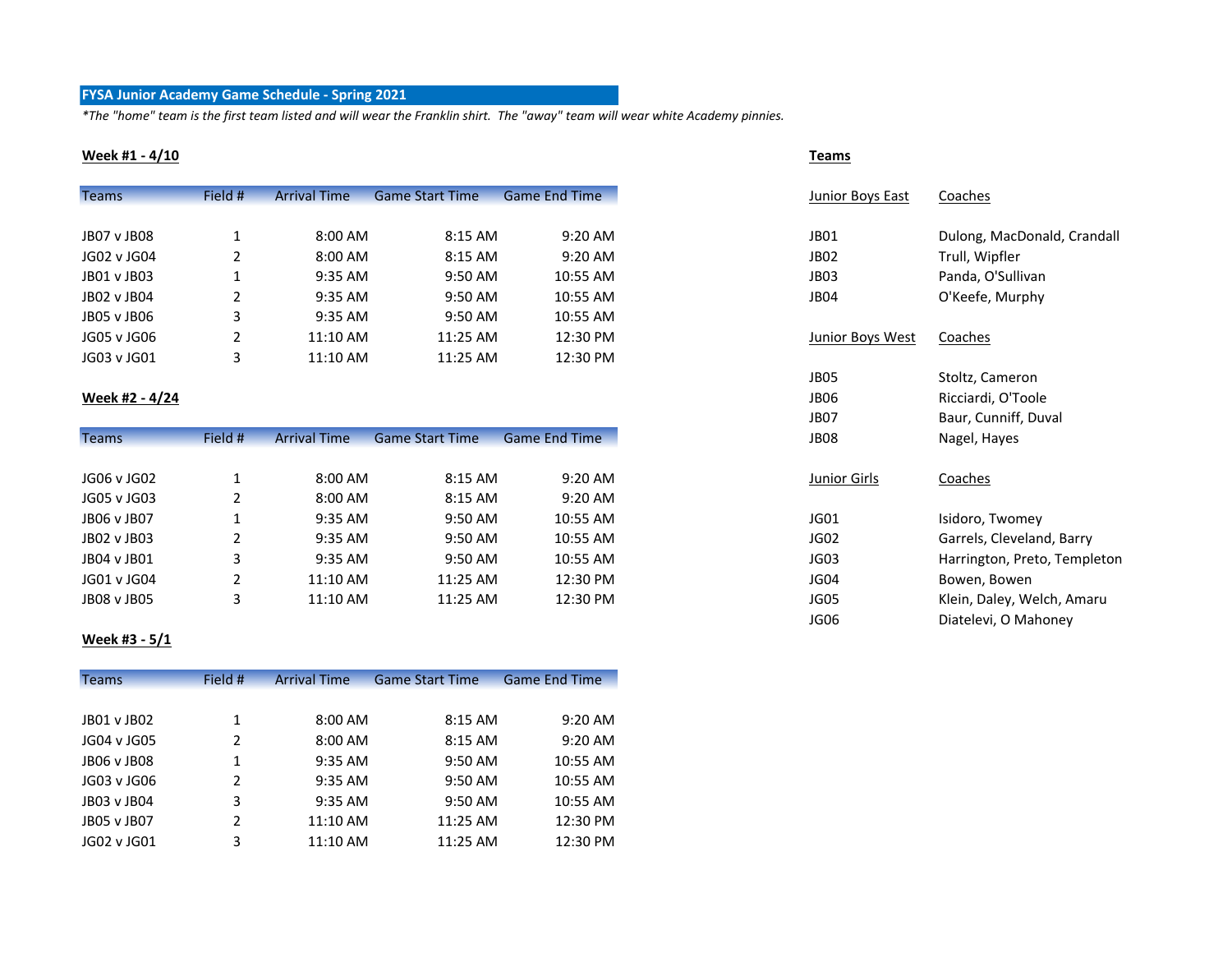# **Week #4 - 5/8**

| <b>Teams</b> | Field # | <b>Arrival Time</b> | <b>Game Start Time</b> | <b>Game End Time</b> |
|--------------|---------|---------------------|------------------------|----------------------|
|              |         |                     |                        |                      |
| JB01 v JB03  | 1       | 8:00 AM             | 8:15 AM                | $9:20$ AM            |
| JG03 v JG02  | 2       | 8:00 AM             | 8:15 AM                | 9:20 AM              |
| JB06 v JB05  | 1       | 9:35 AM             | 9:50 AM                | 10:55 AM             |
| JB04 v JB02  | 2       | 9:35 AM             | 9:50 AM                | 10:55 AM             |
| JB08 v JB07  | 3       | 9:35 AM             | 9:50 AM                | 10:55 AM             |
| JG05 v JG01  | 2       | 11:10 AM            | 11:25 AM               | 12:30 PM             |
| JG06 v JG04  | 3       | 11:10 AM            | 11:25 AM               | 12:30 PM             |

### **Week #5 - 5/15**

| <b>Teams</b> | Field # | <b>Arrival Time</b> | <b>Game Start Time</b> | <b>Game End Time</b> |
|--------------|---------|---------------------|------------------------|----------------------|
|              |         |                     |                        |                      |
| JG02 v JG05  | 1       | 8:00 AM             | 8:15 AM                | $9:20$ AM            |
| JG04 v JG03  | 2       | 8:00 AM             | 8:15 AM                | $9:20$ AM            |
| JB07 v JB06  | 1       | 9:35 AM             | 9:50 AM                | 10:55 AM             |
| JB08 v JB05  | 2       | 9:35 AM             | 9:50 AM                | 10:55 AM             |
| JB03 v JB02  | 3       | 9:35 AM             | 9:50 AM                | 10:55 AM             |
| JG01 v JG06  | 2       | 11:10 AM            | 11:25 AM               | 12:30 PM             |
| JB01 v JB04  | 3       | 11:10 AM            | 11:25 AM               | 12:30 PM             |

#### **Week #6 - 5/22**

| <b>Teams</b> | Field # | <b>Arrival Time</b> | <b>Game Start Time</b> | <b>Game End Time</b> |
|--------------|---------|---------------------|------------------------|----------------------|
|              |         |                     |                        |                      |
| JG04 v JG02  | 1       | 8:00 AM             | 8:15 AM                | $9:20$ AM            |
| JG01 v JG03  | 2       | 8:00 AM             | 8:15 AM                | $9:20$ AM            |
| JB08 v JB06  | 1       | 9:35 AM             | 9:50 AM                | 10:55 AM             |
| JB04 v JB03  | 2       | 9:35 AM             | 9:50 AM                | 10:55 AM             |
| JB07 v JB05  | 3       | 9:35 AM             | 9:50 AM                | 10:55 AM             |
| JG06 v JG05  | 2       | 11:10 AM            | 11:25 AM               | 12:30 PM             |
| JB02 v JB01  | 3       | $11:10$ AM          | $11:25$ AM             | 12:30 PM             |

### **Week #7 - 5/29**